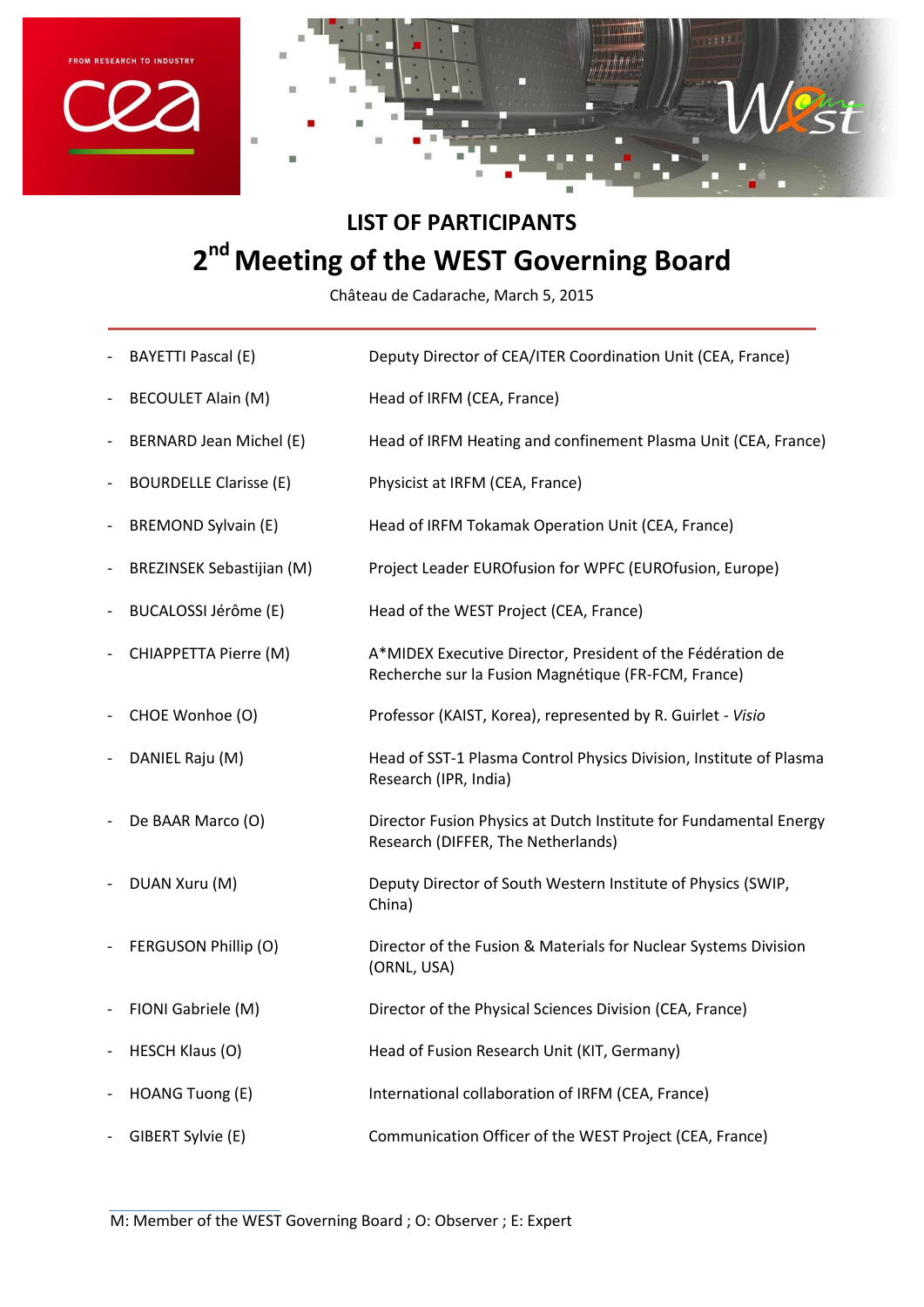





- *-* GIRUZZI Gerardo (E) IRFM scientific programme leader (CEA, France)
- *-* GROSMAN André (E) Deputy Head of IRFM (CEA, France)
- *-* GUIRLET Rémy (E) Physicist at IRFM (CEA, France)
- *-* KAMADA Yutaka (O) Director Division of Advanced Plasma Research Fusion Research
- *-* LITAUDON Xavier (M) Head of ITER Physics Department (EUROfusion, Europe) *- Visio*
- *-* LORENZETTO Patrick(M) F4E-ITER in-Vessel Components Project Manager (F4E, Europe)

Development Directorate - (JAEA, Japan) *- Visio*

- *-* MAGAUD Philippe (E) Head of IRFM Plasma Wall Integration Unit (CEA, France)
- *-* MARANDET Yannick (E) Director of the Fédération de Recherche sur la Fusion Magnétique (FR-FCM, France)
- *-* MEROLA Mario (E) Head of Internal Components Division (ITER Organization)
- *-* MOREAU Philippe (E) Measurement and Control WEST Project Leader (CEA, France)
- *-* OKUNO Kiyoshi (O) Deputy Head of Japan Domestic Agency (JAEA, Japan)
- *-* PANEK Radomir (M) Director of Institute of Plasma Physics of the Academy of Sciences (IPP-ASCR, Czech Republic)
- PARK Hyeon (M) **Director Fusion Plasma Stability & Confinement Research Center** (UNIST, Korea). Director of KSTAR Research Center (NFRI, Korea)
- *-* PITTS Richard (E) Section Leader Divertor and Plasma-Wall Interactions Section (ITER Organization)
- *-* SAKAMOTO Ryuchi (O) Professor, National Institute for Fusion Science (NIFS, Japan)
- SALANON Bernard (E) Deputy Director for fusion at the Physical Sciences Division (CEA, France)
- *-* SAMAILLE Frank (E) Tokamak Platform WEST Project Leader (CEA, France)
- *-* SEN Abhijit (M,E) Professor, Chair of ITPA (IPR, India) *- Visio*
- *-* SONG Yuntao (M) Deputy Director of Institute of Plasma Physics, Chinese Academy of Science (ASIPP, China)
- *-* TSITRONE Emmanuelle (E) WEST project Scientist (CEA, France)

M: Member of the WEST Governing Board ; O: Observer ; E: Expert